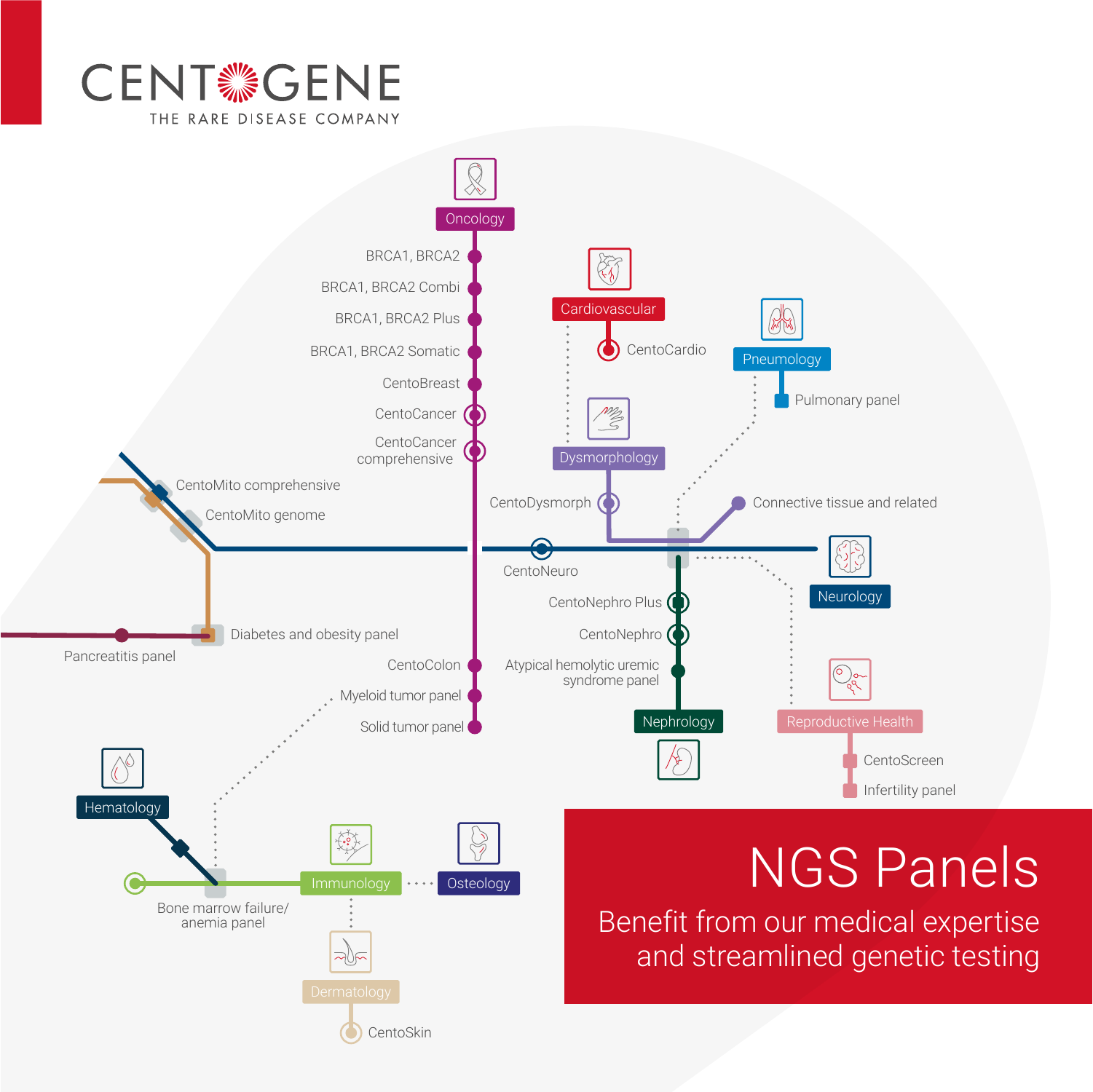Working together for a patients better tomorrow.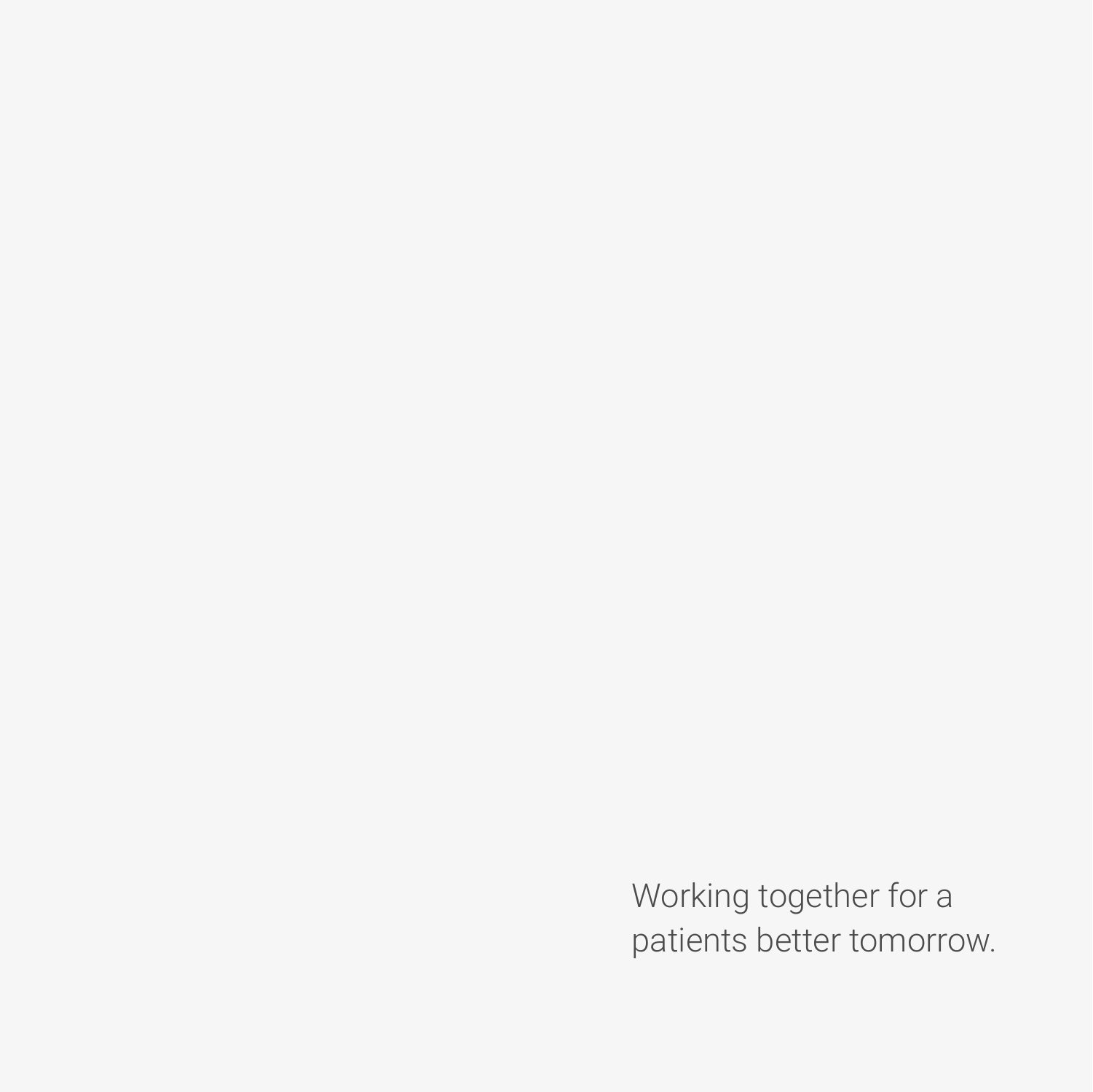# Next Generation Sequencing (NGS) Panels

CENTOGENE is fully committed to bringing the best possible diagnostic solutions to our patients and their families. We always strive to incorporate the latest in-house findings and medical research in our products to improve and ease the diagnostic odyssey of rare disease patients.

To reflect the fast-growing knowledge of complex associations of genes with diseases as well as to maximize clinical sensitivity, we have updated and significantly redesigned our Next Generation Sequencing (NGS) gene panels. The gene composition of each panel has been revised to meet the latest gene discoveries as well as to provide the highest clinical validity. Additionally, we minimized complexity and removed redundancy by creating phenotype-directed diagnostic panels, which include all relevant genes necessary for differential diagnosis of syndromes with overlapping phenotypes, therefore allowing the diagnosis of diseases that otherwise would be missed. This principle increases the clinical utility, de-risks panel choice, increases cost-effectiveness, and ultimately simplifies the diagnostic process.

When choosing one of our NGS panels, feel confident that you will receive high-quality sequencing combined with best data analysis and interpretation, which are documented in comprehensive medical reports. As always, CENTOGENE and our Customer Support Team is readily available to help in each step of the diagnostic process.

## When to Choose a Panel?

Recommended when patients meet any of the following criteria:<sup>1</sup>

- Genetically heterogeneous disorders where a similar manifestation might occur through different genetic mechanisms
- Phenotypes corresponding to disturbances of the same pathway
- Disorders sharing one manifestation with varying presentations
- Disorders with overlapping manifestations corresponding to differential diagnosis
- Disorders where multiple genes are linked to the condition
- Family history suggestive of a genetic condition, but without a precise diagnosis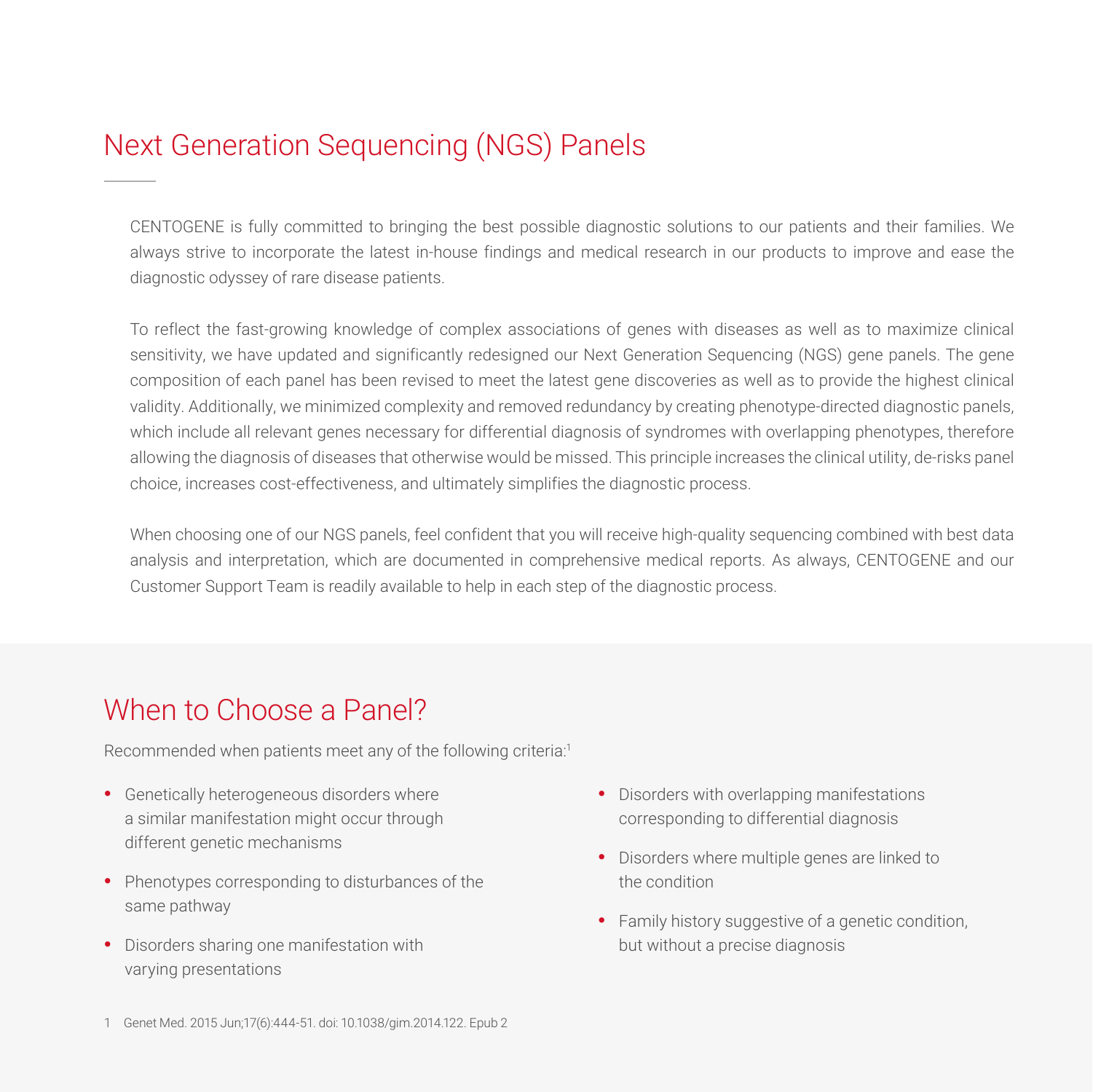## Panel Features

| <b>COVERAGE</b>             | $\geq$ 99.0% targeted regions covered at $\geq$ 20x                                                                                                                                                                                                                                                                                                                                                                                                                                                            |
|-----------------------------|----------------------------------------------------------------------------------------------------------------------------------------------------------------------------------------------------------------------------------------------------------------------------------------------------------------------------------------------------------------------------------------------------------------------------------------------------------------------------------------------------------------|
| <b>CNV ANALYSIS</b>         | Included in our panels at no extra cost                                                                                                                                                                                                                                                                                                                                                                                                                                                                        |
| <b>MITOCHONDRIAL GENOME</b> | Mitochondrial genome added for panels where symptoms may be caused by<br>mitochondrial DNA mutations                                                                                                                                                                                                                                                                                                                                                                                                           |
| <b>VARIANTS</b>             | All single nucleotide variants described in HGMD and CENTOGENE's rare disease-<br>centric Biodatabank, including relevant deep intronic and regulatory variants                                                                                                                                                                                                                                                                                                                                                |
| <b>CLINICAL INFORMATION</b> | Detailed and specific clinical information (i.e., HPOs) is required for variant<br>interpretation and medical diagnosis                                                                                                                                                                                                                                                                                                                                                                                        |
| <b>REPORTING</b>            | Pathogenic and likely pathogenic variants are reported following ACMG classification<br>guidelines and according to the clinical information provided. Variants of uncertain<br>significance (VUS) related to the described phenotype(s) of the patient or family<br>members are reported only if the described phenotype(s) is not explained by detected<br>pathogenic or likely pathogenic variant(s). VUS are not reported when there is<br>insufficient clinical information, or in our Oncogenetic panels |
| <b>COMPLEMENTARY ASSAYS</b> | Our panels are reinforced when necessary with auxiliary assays                                                                                                                                                                                                                                                                                                                                                                                                                                                 |
| <b>TAT</b>                  | 25 days                                                                                                                                                                                                                                                                                                                                                                                                                                                                                                        |

Some exceptions may apply. For complete information about our panels, please visit: [www.centogene.com/diagnostics/ngs-panels](http://www.centogene.com/diagnostics/ngs-panels)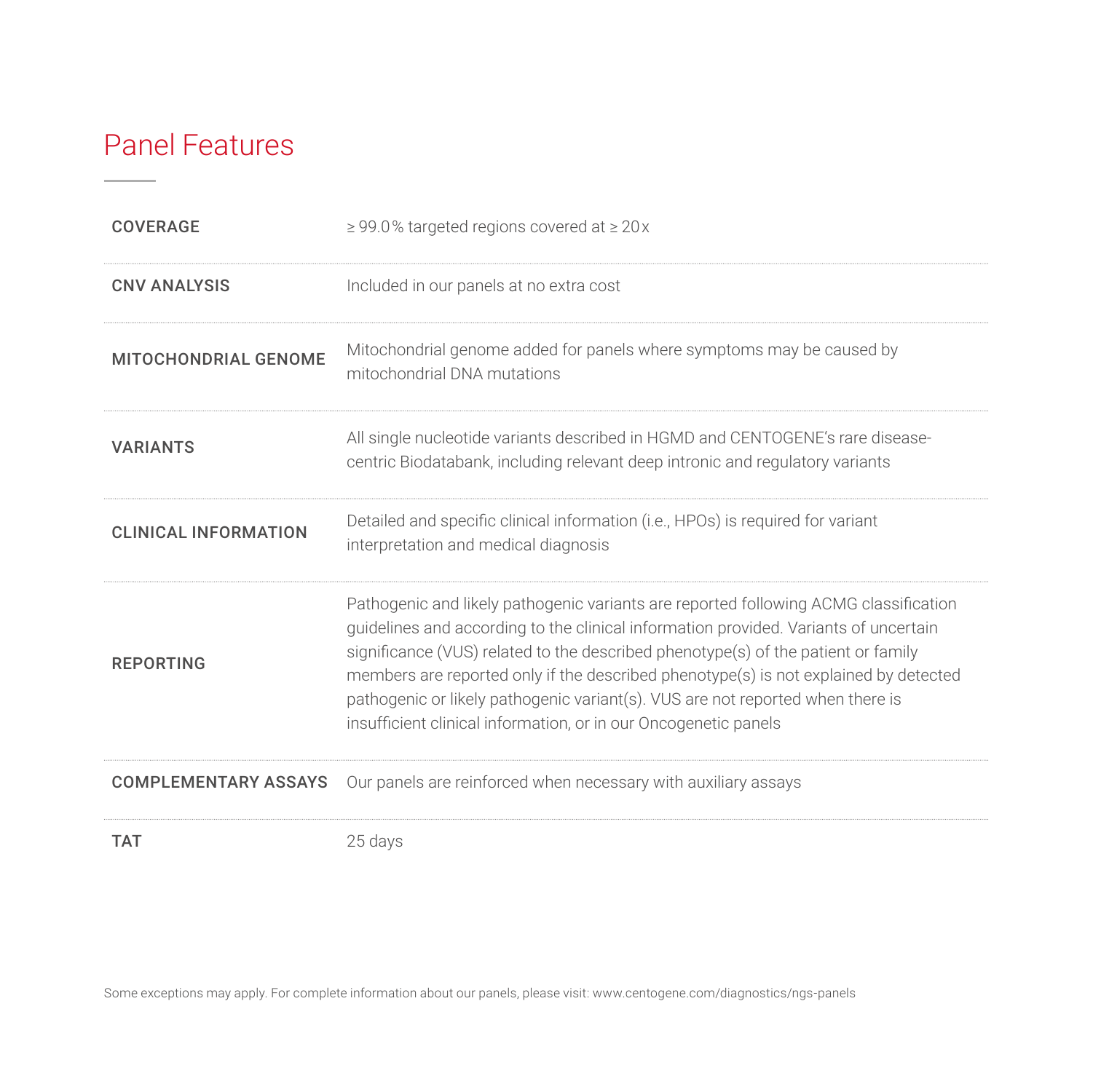# The CENTOGENE Advantage

#### MORE THAN STREAMLINED GENETIC TESTING. THE SUPPORT YOU NEED TODAY.

#### CentoCard®

Our quick, cost-effective, and hassle-free solution for shipment of clinical blood samples for genetic testing. CentoCard® provides a single sample for complete patient diagnostics: enzyme assay, biomarker analysis, and genetic testing.

## Extended Phenotyping

Structuring your patient's symptoms into Human Phenotype Ontology (HPO) terms ensures the best quality of clinical information for data interpretation.

## Data Safety and Research Use

With transparent and easy-to-understand consent forms, your patients can make educated decisions without worrying about data protection. By consenting to the research and storage option, you and your patients will advance research, the understanding of rare diseases, and the quality of future diagnoses and therapies.

## Multiomics Testing

Continuous research identifies and validates biomarkers, increasing disease understanding and enabling therapy monitoring. This has already added diagnostic certainty to lysosomal storage disorders and other diseases.

#### CentoPortal®

Our user-friendly and fully-secure online service [www.centoportal.com](http://www.centoportal.com) is designed to assist in ordering tests, transferring patient data, administering patient's samples, and accessing your diagnostic reports 24/7.

#### The CENTOGENE Biodatabank

The world's largest real-world data repository for rare and neurodegenerative diseases

## Clinical Studies and Pharma Partnerships

By participating in clinical studies, patients benefit by contributing to the development of new therapies and improved disease monitoring. Through pharmaceutical partnerships, we also leverage our expertise to speed up drug development in rare diseases.

## World-Class Expertise

CENTOGENE's built on our international team of genetic and bioinformatics experts, the latest lab technology, continuously improved processes and protocols, and unique data analysis software.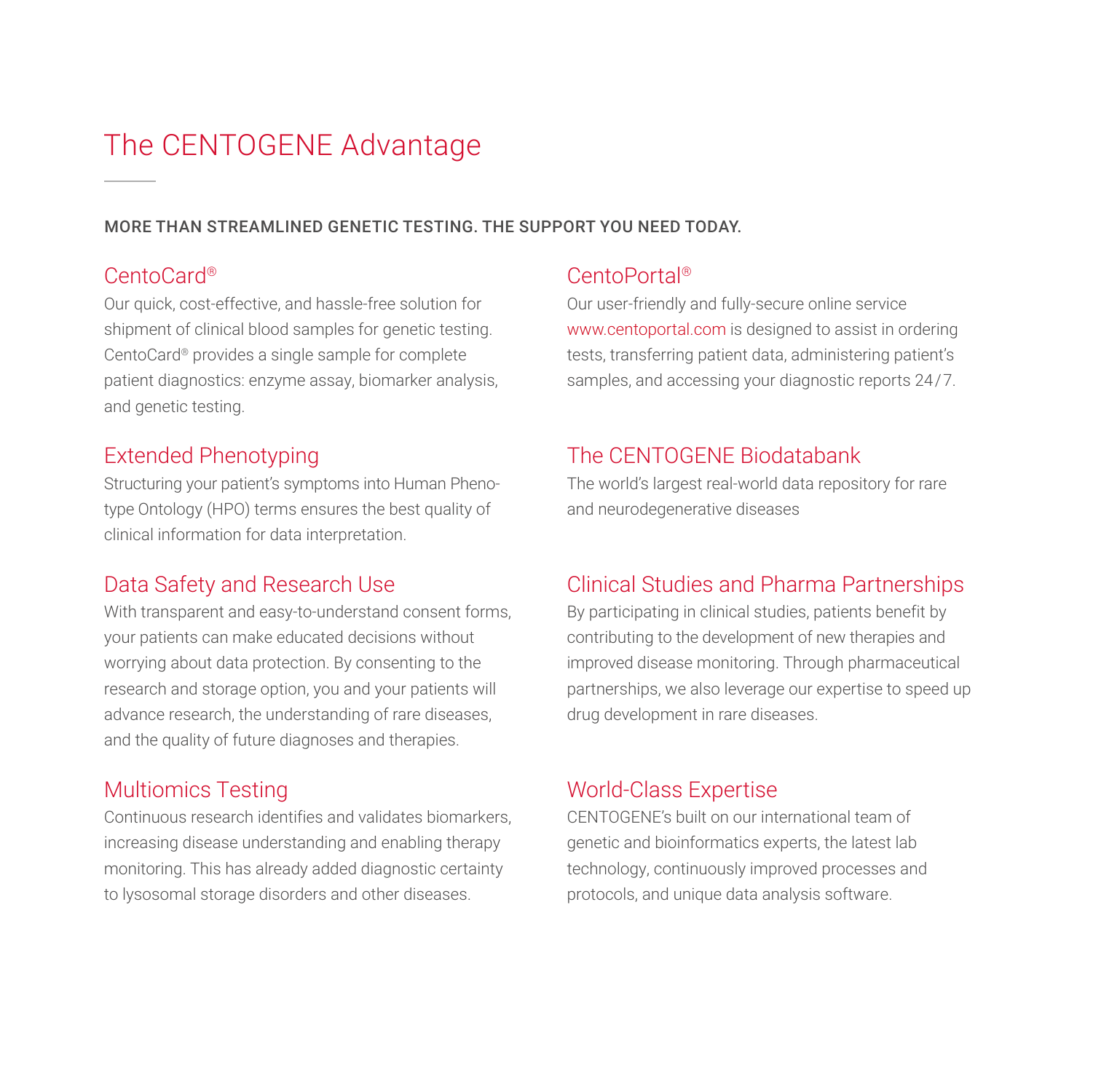BENEFIT FROM OUR MEDICAL EXPERTISE AND STREAMLINED GENETIC TESTING